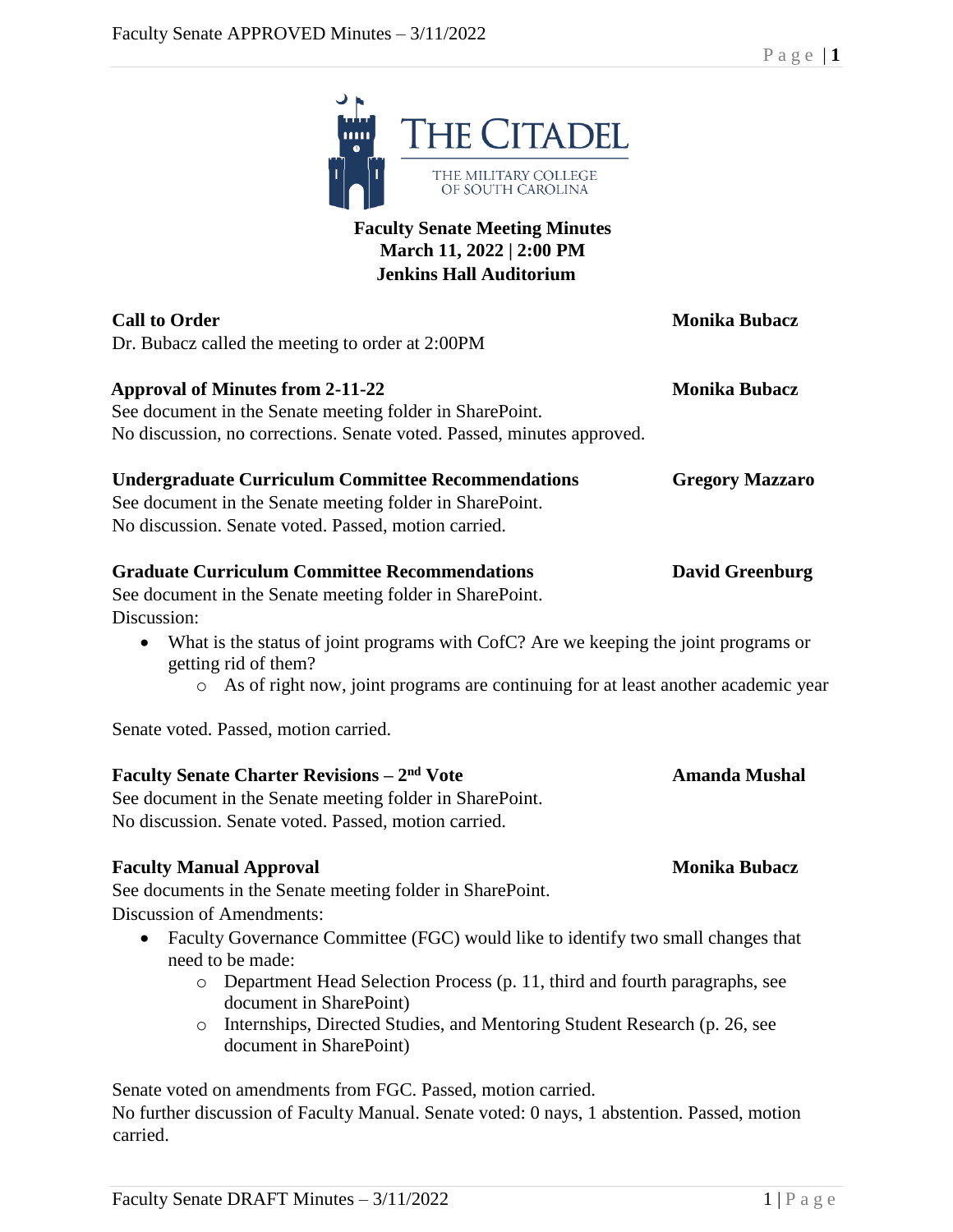### **Resolution on Academic Freedom Kerry Taylor**

See document in the Senate meeting folder in SharePoint.

In recent weeks, campus faculty have expressed concern regarding 6 bills in the South Carolina legislature that restrict discussion and teaching of racism and related issues. Following the lead of other institutions, we drafted this resolution to affirm our commitment to academic freedom as expressed in the Faculty Manual and in our college regulations. Educators, rather than politicians, should make decisions regarding learning/teaching.

A motion was made to table the resolution until the next Faculty Senate meeting in April, as the resolution includes sensitive statements that are pending legislation (some departments have not had time to discuss this in detail).

- Seconded
- Discussion:
	- o Timing is important because this will be decided by the legislature before the next Faculty Senate meeting.
	- o What power does the legislature have over the freedom of speech/academic freedom? Can they become involved in university courses?
		- State can exercise quite a bit of power regarding what is taught in universities (example: new history course in years past)
	- o This is a major and important resolution that deserves more time and consideration before a vote.
		- Reminder from Dr. Bubacz: senators receive documents a week in advance and are responsible for reading and discussing beforehand.
	- o What is the Faculty Senate policy regarding resolutions?
		- Unknown, other than they happen occasionally.
	- o Will a decision today truly affect the vote of the state legislature?
	- o Tabling this removes our voice in the matter; this affects the faculty.
	- o Vote to table the resolution: 13 ayes, 26-28 nays, 0 abstentions. Resolution not tabled.

Discussion of Resolution:

- What are the bills that affect Higher Education?
	- o South Carolina House Bill 4605 is the most pertinent.
- Issue is not about critical race theory. The issue is about what the state legislature can and cannot tell us what to teach. This is about academic freedom.
- Will The Citadel lose funding if we put forward this resolution?
	- o Dr. Selden cannot speak to what will happen. However, we did lose funding when the Confederate flag was taken down from the chapel.
		- Dr. Selden will discuss academic freedom with the board at the next meeting, and the board supports academic freedom – it is reflected in the Faculty Manual and our regulations.
- If some of these laws pass, they do include penalties regarding funding. This would restrict the kind of teaching we do here.
- Funding is under threat either way in higher education. This resolution will not do any irreparable harm because legislation can cut our funding separate of this issue.
- The University of Florida took sanctions against their own faculty. We represent the faculty, not the school as a whole. We should be able to defend academic freedom. Funding is cut no matter what.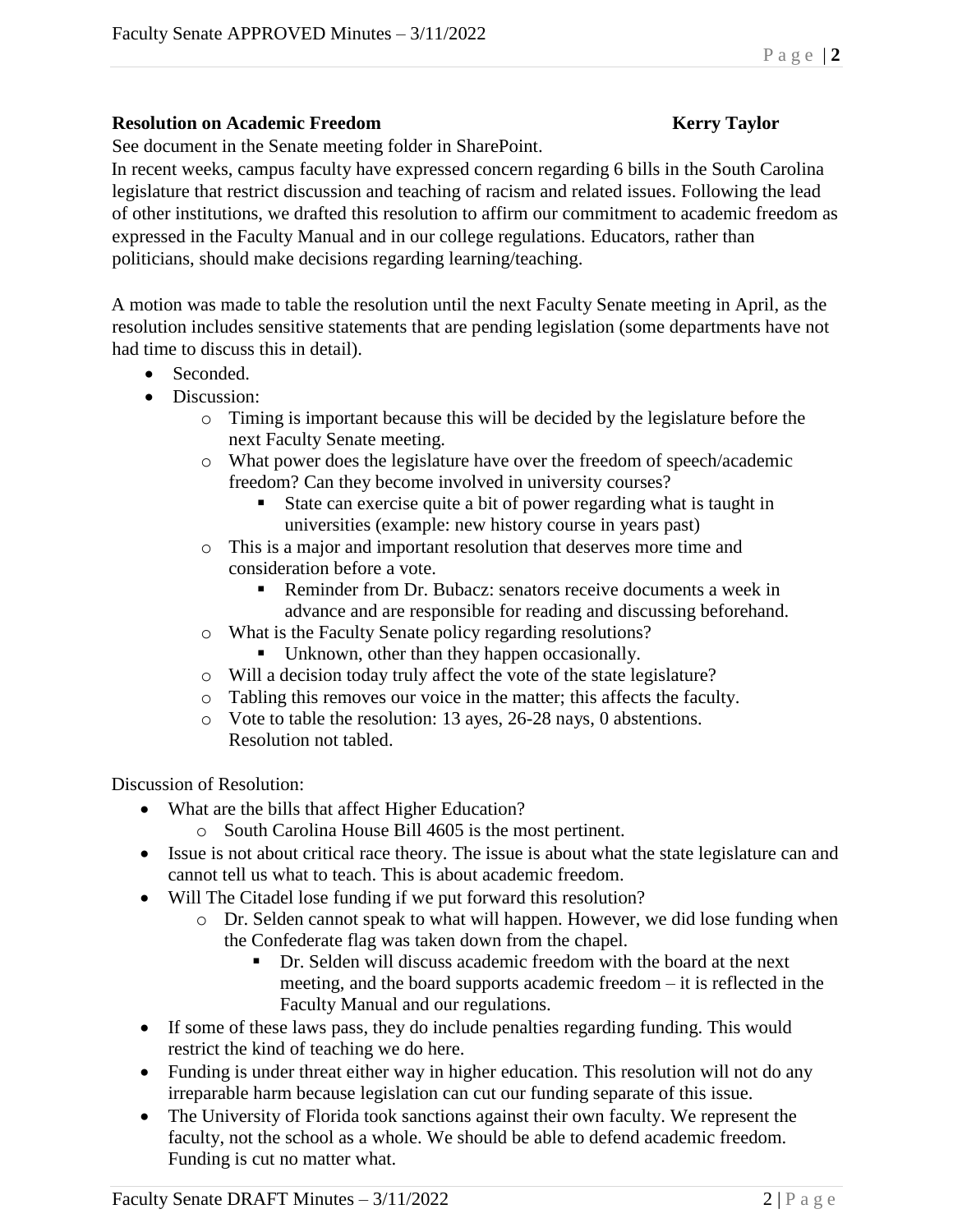- This is chilling. History cannot be taught without these topics. Academic Freedom is key to everything we do. We need to know that the Faculty Senate backs us in having these difficult discussions and lessons.
	- o Seconded by another faculty member teaching the Holocaust could be affected by this as well. Funding loss and fear of funding loss is a constant threat. We should not be ruled by that fear or else legislation is already in control.

Vote on supporting the resolution: 26 ayes, 6 nays, 4 abstentions. Resolution passed.

### **Update from the Provost Sally Selden**

See slideshow in the Senate meeting folder in SharePoint.

Congratulations to Dr. Jennifer Albert, ZFSOE, for becoming a 2022 Fulbright Scholar. She will be working in Australia over the summer on her project, "Mobile Making Down Under."

Congratulations also to Cadet Savannah Harris, 2022 Newman Civic Fellow. Ms. Harris was nominated through the Krause Center.

Summer research grants were awarded (see slideshow).

The Baker School of Business's MBA Program has received their highest-ever ranking in US News and World Report (moved from #88 to #37). Correction made at 4/8/22 meeting.

The Zucker Family School of Education's CHE grant was fully funded for three years (\$700,000 for Summer Learning Loss for incoming knobs).

Many thanks to Dr. Shankar Banik (Cyber and Computer Sciences) and his team for hosting the Jack Voltaic Cyber Conference (one of only four in the country) and leading the way for cyber for South Carolina. This event brought key players from around the state and the country to talk about cyber and cyber infrastructure. About \$24 million in federal funding for cyber are coming soon (in partnership with other Senior Military Colleges).

Byrd Hall will undergo some renovations over the summer for the Nursing program and the new Climate Center. The Deas Hall pool, first constructed in 1976, is being drained due to concrete and structural issues, and will be closed for some time.

Please refer to Chaplain Aaron Meadows' email regarding support for Ukrainians.

Welcome to Triz Smith, M. D., who was recently appointed to the Board of Visitors by Governor McMaster.

We are having a banner year coming out of the House Ways & Means Committee. Approvals include \$24.5 million for the Engineering building, \$1.189 million in recurring funding (with the stipulation that we do not increase tuition), and a one-time fund of \$4 million for maintenance, renovation, and replacements. Senate finance presentations will be held on March 31.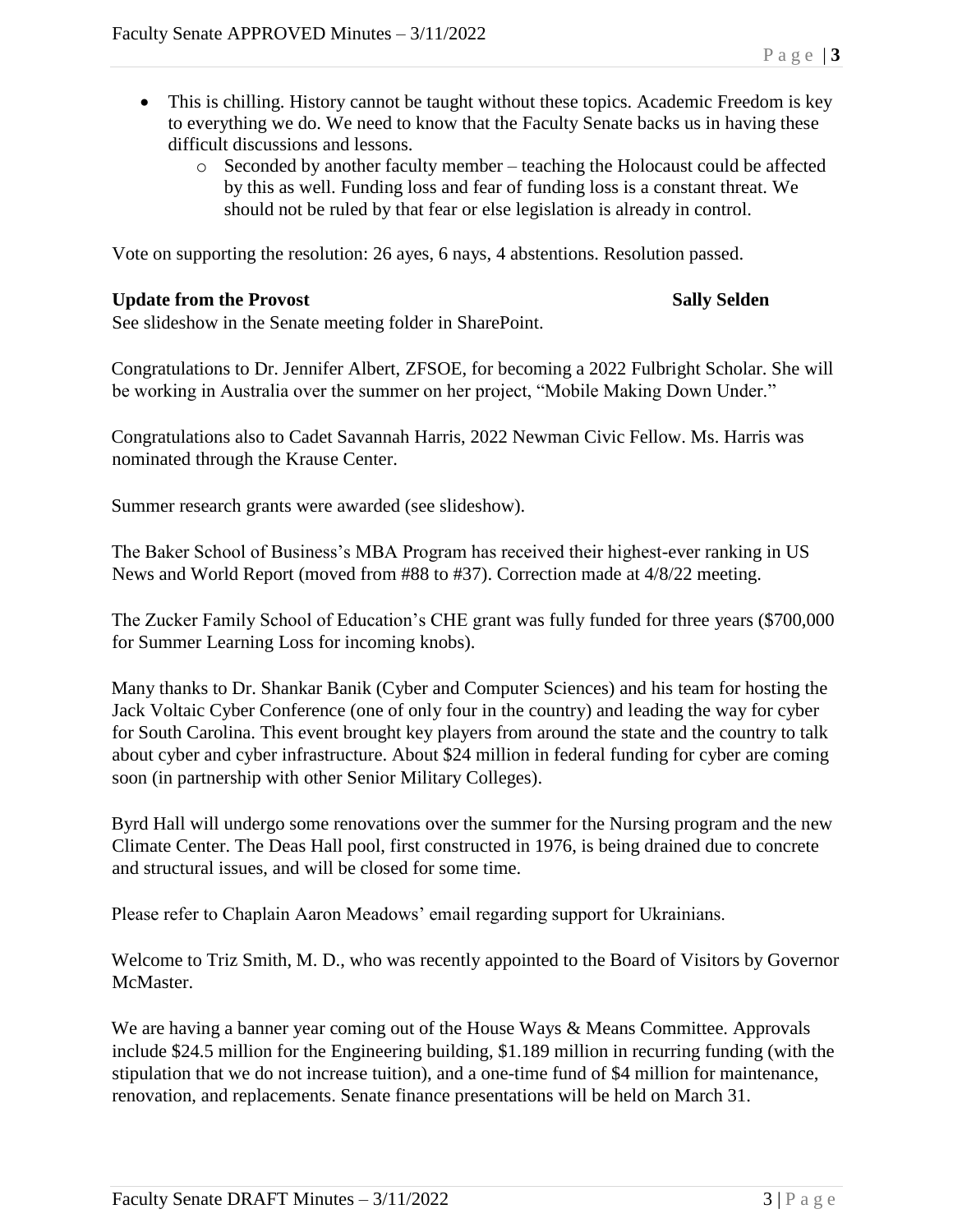HR is working with school deans and a newly-hired analyst to identify benchmark schools and departments for salary analysis. We want to be positioned to make salary adjustments based on 50% of the market rate.

Dr. Karin Roof will present soon on SACSCOC standards. We need to make sure we are compliant before we enter the program year of record (next academic year).

Remember to use the Cadet Accountability System (CAS) for absences. It is imperative for cadet accountability. If you have adjuncts who do not use the system, or do not know how to use the system, please work with them. Do not use an alternative system for marking absences.

There are many current concerns in higher education such as academic freedom and changing demographics, as well as recruitment and retention. Dr. Selden met with other provosts from the SoCon, who agreed that applications are down and there are challenges. Dr. Selden has never been more proud of a group than our admissions team. They are working hard, above and beyond, to increase applications. Dr. Selden gave special recognition to Dr. Kelly Brennan and Dr. Deirdre Ragan. Applications are higher than they were last year, and we have crossed 500 deposits. Our CSI program and online orientation should help reduce "summer melt."

According to the Georgetown University ROI report: we received the highest ROI (return on investment) in the state of South Carolina (see slide in SharePoint). Students have high earning power and are getting more for their money at our school (11:1 student faculty ratio, 17.6 credit hours per student, highest graduation rate in South Carolina, etc.).

Student Excellence day is April 8. Please encourage your students to submit, and please attend this event and interact with students.

Dr. Karin Roof & QEP: Topic Selection Announcement (See slides in SharePoint)

- AY 22-23 is year of record (except for academic assessment, which is 2-3 years)
- Site visit will be March 4-7, 2024
- Next QEP is: ADVISING (High Impact Practices was a strong second)
- Call to action: re-organization for the next phase
	- o Citadel faculty, staff, and students are needed for the next phase of assessment, marketing, research and best practices, curricular and co-curricular initiatives, and resources (would report to Dr. Simon Ghanat and Dr. John Robinson, co-chairs of steering committee).

COL John Robinson & CSI 2022 (See slides in SharePoint)

- Thanks to everyone for helping to offer courses for CSI
- Two sessions this year (June 2-July 1 and July 5-July 30)
- MATH, STAT, CRMJ, INTL, LDRS, and RPED courses will be offered, in addition to physical training, academic support services, intramurals, cadet life lessons, ESP, and R&R.
- Focus on retention incoming knobs will have the option for a buddy program (joining the same company during matriculation)

Dr. Diana Cheshire & Online Orientation for Incoming Knobs (See slides in SharePoint)

• "Forward, March!" – The Citadel's Virtual Fourth Class Orientation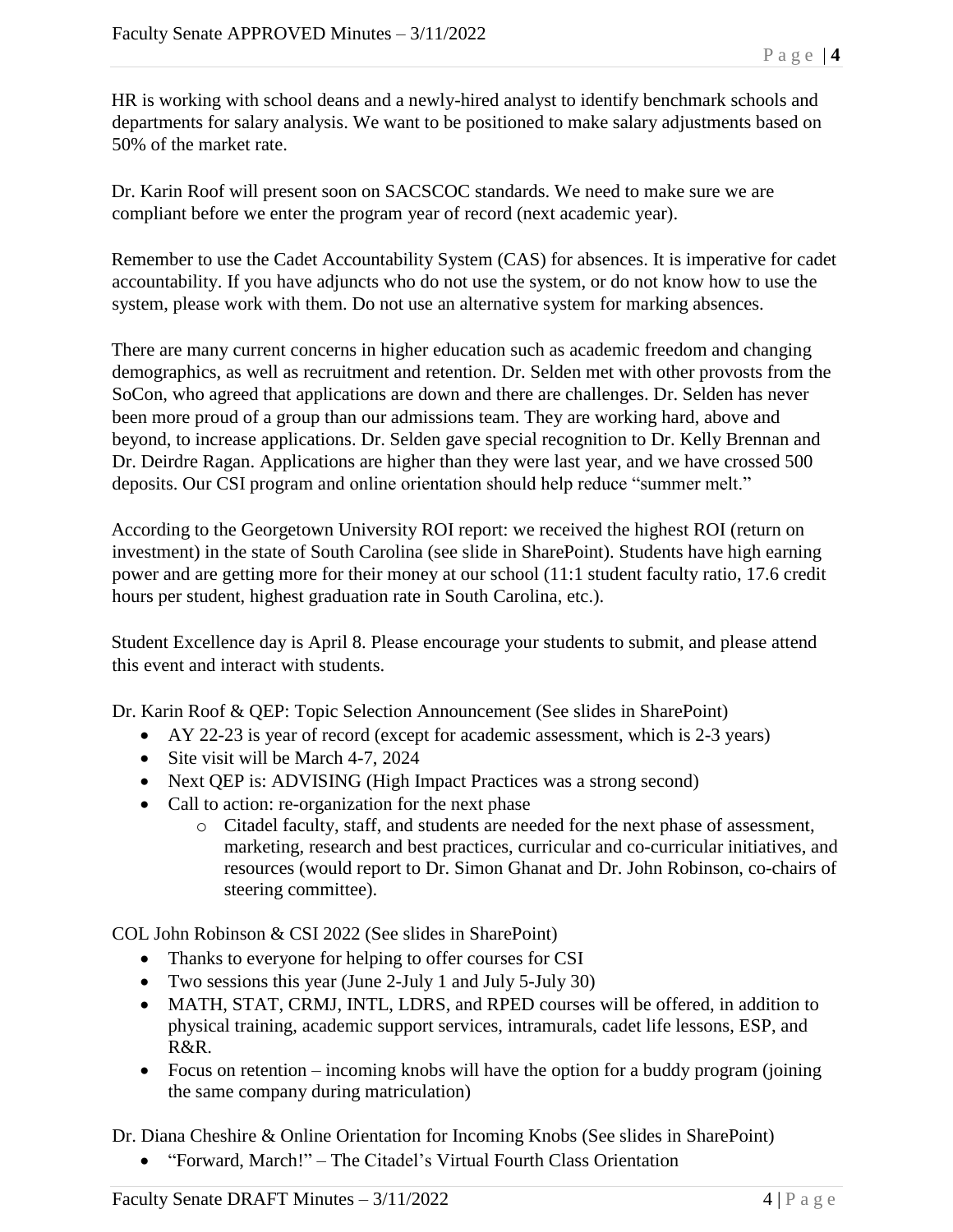- Purpose is Readiness and Retention, and will include six modules with videos, to be completed in sequence:
	- o Citadel Pride
	- o Path to Success (financial aid, placement exams)
	- o Academic Readiness (looking at degree profile in Banner, navigating Lesesne Gateway)
	- o Cadet Life and Resources
	- o Commandant's Corner (60 days of physical readiness)
	- o Matriculation Ready
- Will run April 23 through Matriculation Day, online via Canvas Student mobile app or Canvas website
- Please contact COL Gordon and/or COL John Robinson if you have any questions

Questions:

- What will be the involvement of department chairs in knob orientation? o Different than the past – linking departments to the student (asynchronous)
- "Forward, March!" will be for all in-coming students (CSI and others)
	- o Mental readiness will now be part of the process 30 days of mindfulness, etc. (with support from the Department of Psychology).

Telehealth is now on offer on campus, in large part in thanks to Dr. Chip Taylor and the Department of Psychology.

More updates from Dr. Selden:

We have an agreement with MUSC to run the infirmary and we may merge mental health in the future.

On April 23, we will be hosting an academic fair for incoming students (Admitted Student Day, same day as the Bulldog Challenge). Recognition Day is Friday, March 25, and Corps Day is Saturday, March 26.

Questions:

- Faculty House update?
	- o It is done and available for use
		- Please reach out to the Provost's office (specifically Carla DeMille) for availability and to book for faculty events
		- $\blacksquare$  No official "ribbon cutting" yet stay tuned!

### **Standing Committees Amanda Mushal**

- Financial Affairs **Robert Riggle**
	- o At the beginning of the year, the Financial Affairs Committee was charged with evaluating some programs on campus.
		- What is the charge? The charge is to gather and analyze data about the lowest enrolled programs (currently includes Corps of Cadets programs in MLNG and ENGL, the Citadel Transfer Program in PSCI, and the M.A. in Sports Management).
		- **•** From there, the committee will reach out to Institutional Research staff for data: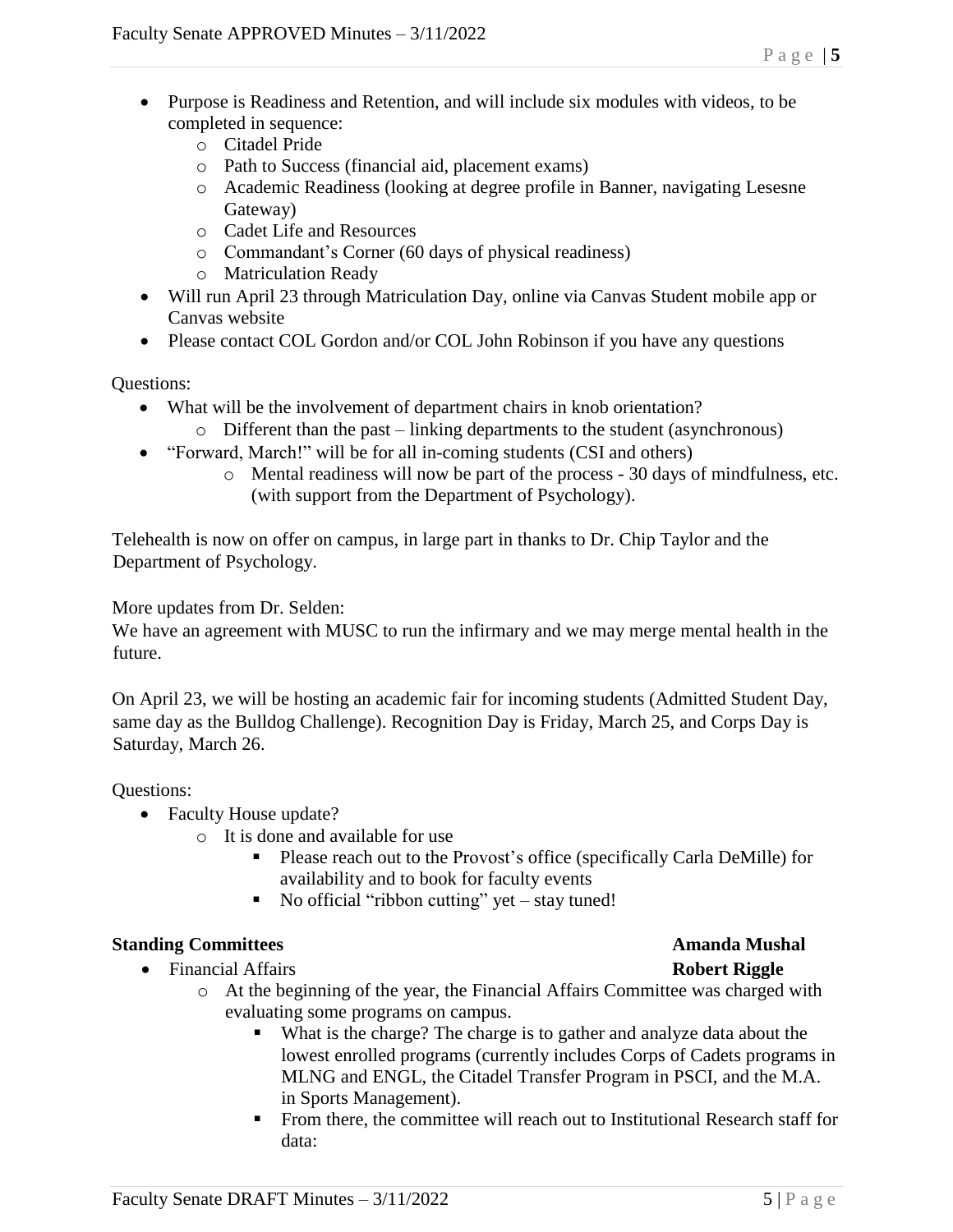- We are still collecting data, some of which includes faculty salary and add-pay, staff salary and add-pay, etc., (Fall 2016-Spring 2021).
- We are analyzing the costs of having a faculty member teach a certain course.
- What we are missing are the data on the contribution from the student (revenue generated through tuition and fees)
	- The Committee recently had a meeting with ITS to request Banner information regarding what students are charged, what student payments were made, what the assessed fees were other than credit hour charges, any abatements for students (what money did we provide to offset costs and where did that come from), and abatements for salaries (grants that offset faculty salaries). We are currently collecting these data ( which reside in different places).
- What is the expected outcome?
	- It is too early to tell, given that analysis cannot yet truly begin. Once data are compiled, analysis can be done.
	- The way we are approaching this is that we can analyze these programs as well as others on campus for the next five years.
- Analysis should help determine what the minimum section size should be.
	- Which programs are breaking even (in terms of revenue)?
	- We have a unique budget situation on campus this should help shed light on where we can make changes (committee provides data and analysis, not decisions)
- o Questions:
	- How was it decided that programs under analysis would not be informed?
		- The analysis is not done, so there is nothing to tell those departments yet.
	- Concern was expressed about faculty not being involved
		- No decisions have been made; analysis of data is to help later.
		- Dr. Bower: The EAB (Education Advisory Board) approach is still in place; this is to provide additional data to help make improvements. We do not know the financial situation of any of our programs. Right now, we just have fragmented data. This is to help us help you. There are no decisions being made yet.
		- This is a faculty committee; representatives should pass along pertinent information when possible (so that there are no surprises).
	- Why is faculty not involved in the salary review?
		- The salary review only just started, and we are working with the Deans first. The review will work its way down; this is just the beginning (faculty will be involved later).
	- What is the definition of enrollment?
		- Program productivity (number of students in the major/program of study). For example, MLNG may not have many majors, but they still teach courses for many students.
	- Faculty called a "red flag" on minimum enrollment for courses. For example, writing-intensive courses are different in terms of workload for faculty per student.